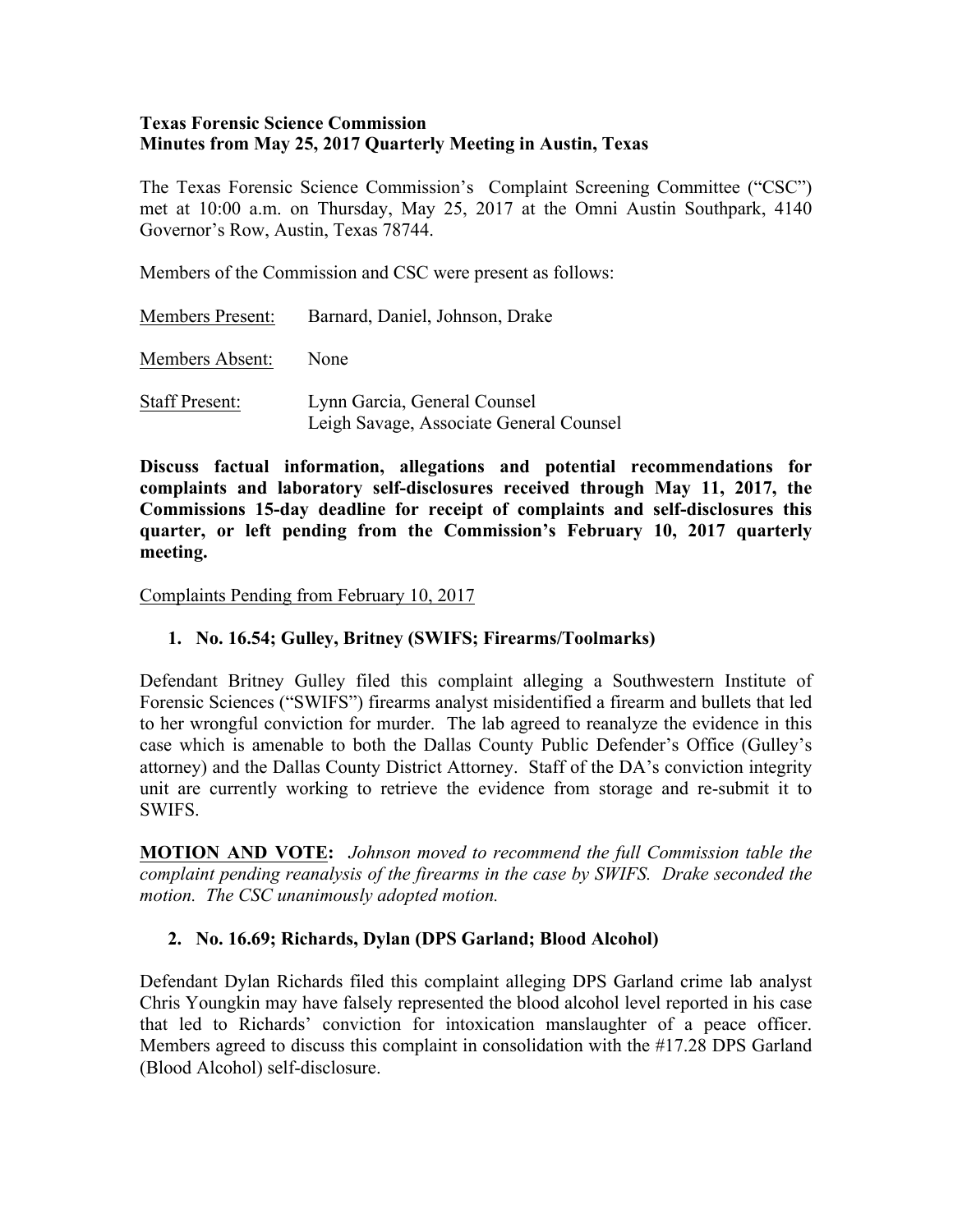\*Commission Pat Johnson recused himself from discussion of this complaint.

# **3. No. 17.04; Gefrides, Lisa (Houston Forensic Science Center ("HFSC"); Biology/DNA)**

Forensic biology consultant Lisa Gefrides filed this complaint alleging the HFSC's biology section is not adequately identifying and controlling errors during testing of biological evidence. Members discussed that this complaint was tabled at the last Commission quarterly meeting pending an update from the lab on any additional contamination events. Since the Commission's February meeting, the lab provided two supplements for review by the Commission. Members would like Commissioner Dr. Bruce Budowle to review the material before recommending final disposition on the complaint.

Robin Guidry, HFSC DNA/Biology Section Manager, offered comments and answered questions on behalf of HFSC.

**MOTION AND VOTE:** *Drake moved to recommend the full Commission table the complaint pending Commissioner Bruce Budowle's review of the responsive material provided by HFSC. Johnson seconded the motion. The CSC unanimously adopted the motion.*

# **4. No. 17.05; Innocence Project of Texas (DPS Austin; DNA-CODIS)**

The Innocence Project of Texas filed this complaint alleging the DPS Austin CODIS Laboratory failed to comply with National DNA Index System ("NDIS") procedures when uploading a DNA search profile into the Combined DNA Index System ("CODIS") such that one of the obligate alleles would have excluded the particular defendant being compared had the profile been properly uploaded.

**MOTION AND VOTE:** *Drake moved to recommend the full Commission table the complaint pending receipt of a revised, new complaint from the Innocence Project of Texas. Daniel seconded the motion. The CSC adopted the motion.*

\*Commissioner Pat Johnson recused himself from discussion and vote on this complaint.

Complaints Received as of May 11, 2017

#### **5. No. 16.41; Moreno, Jr., Valentin (Dr. A.J. Alamia; Forensic Psychology Testimony)**

Defendant Valentin Moreno filed this complaint alleging forensic psychologist Dr. A.J. Alamia gave scientifically unacceptable testimony at his trial and that prosecutors falsely mislead an eyewitness to identify Moreno at trial, factors that Moreno believes led to his wrongful conviction for murder. Members discussed that the Commission has no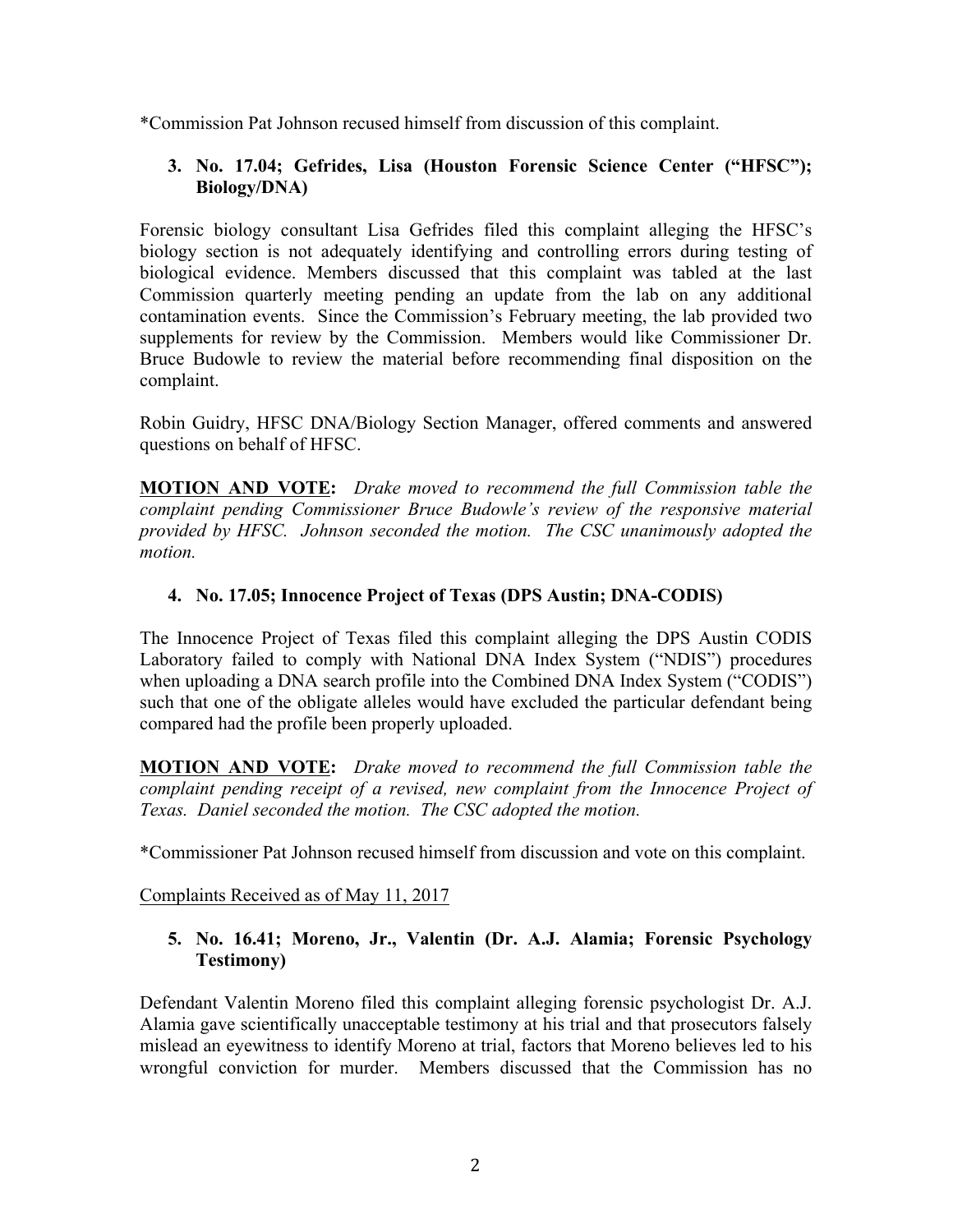jurisdiction over the complaint as presented by Moreno. Garcia reported that she forwarded the complaint to IP of Texas Board member Gary Udashen for review.

**MOTION AND VOTE:** *Drake moved to recommend the full Commission dismiss the complaint because it does not allege any negligence and/or misconduct related to a forensic analysis of physical evidence and therefore the allegations are not subject to review by the Commission. Johnson seconded the motion. The CSC unanimously adopted the motion.* 

# **6. No. 16.52; Resendez, Eustorgio (DPS Austin; Firearm/Toolmark)**

Defendant Eustorgio Guzman Resendez filed this complaint alleging a DPS Austin firearm/toolmark expert could not identify a weapon that would have connected Resendez to the crime and therefore he should not have been convicted.

**MOTION AND VOTE:** *Drake moved to recommend the full Commission dismiss the complaint because it does not allege any negligence and/or misconduct related to the firearm/toolmark analysis in the case, but simply states that the examiner could not connect Resendez to the murder weapon and other complaints Resendez cites are autopsy-related and thus fall outside the Commission's jurisdiction. Daniel seconded the motion. The CSC adopted the motion.*

\*Pat Johnson recused himself from discussion and vote on this complaint.

# **7. No. 17.07; Turner, Bronwen (Harris County Institute of Forensic Sciences; Firearm/Toolmark)**

Defendant Bronwen Turner filed this complaint alleging that because Harris County Institute of Forensic Sciences ("HCIFS") was unable to confirm any gunshot residue particles on a vehicle used to commit the crime nor on Turner's hands and DNA testing comparing blood found on the victim to Turner's results were inconclusive, Turner should not have been convicted for capital murder.

**MOTION AND VOTE:** *Drake moved to recommend the full Commission dismiss the complaint because it does not allege any negligence and/or misconduct related to the forensic analysis in the case, but simply asserts that Turner should not have been convicted without stronger evidence. Johnson seconded the motion. The CSC unanimously adopted the motion.*

#### **8. No. 17.09; Washington, Kenneth Wayne (Harris County Institute of Forensic Sciences; Serology/DNA)**

Defendant Kenneth Wayne Washington filed this complaint alleging DNA analysis and testimony by HCIFS analyst Jennifer Petrash confirming the DNA profile developed from a buccal swab obtained from Mr. Washington's matched blood found at the crime scene was not sufficient to support Washington's conviction for burglary.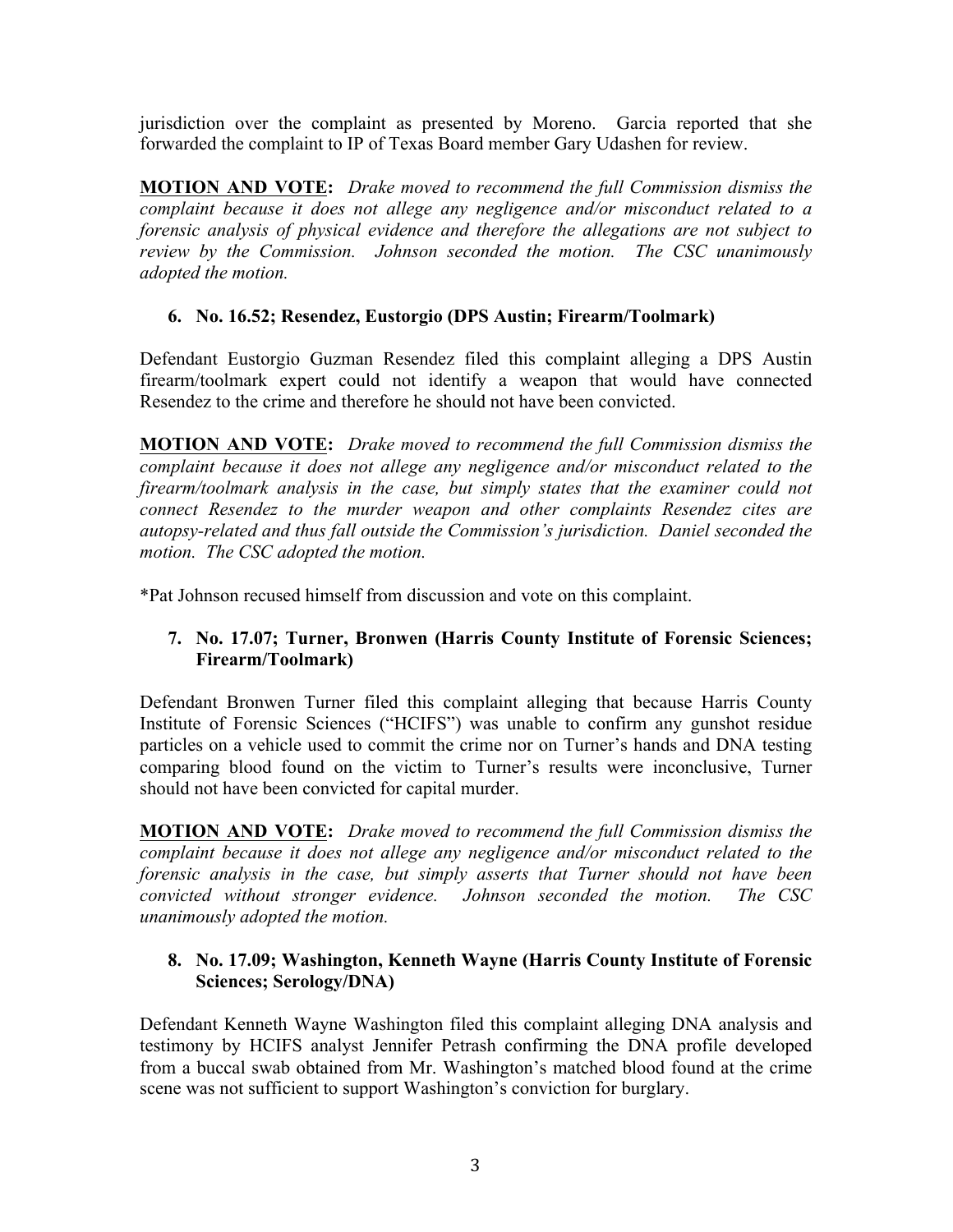**MOTION AND VOTE:** *Johnson moved to recommend the full Commission dismiss the complaint because it fails to allege any negligence and/or misconduct related to the forensic analysis in Washington's case by simply alleging that Washington should not have been convicted based on the available evidence. Drake seconded the motion. The CSC unanimously adopted the motion.*

# **9. No. 17.13; Hill, Anthony (Max Courtney; Crime Scene Reconstruction)**

Defendant Anthony D. Hill filed this complaint alleging crime scene reconstructionist Max Courtney gave scientifically unsupportable analysis and testimony that led to Hill's wrongful conviction for capital murder*.* 

**MOTION AND VOTE:** *Johnson moved to recommend the full Commission table the complaint pending a review by the Tarrant County Conviction Integrity Unit. Drake seconded the motion. The CSC unanimously adopted the motion.*

# **10. No. 17.16; Booker, Billy Joe (NMS/IFL Bedford; Blood Alcohol)**

Defendant Billy Booker filed this complaint alleging former IFL analyst Elizabeth Feller performed unreliable blood alcohol testing in his criminal case, and although the report she issued was not admitted at trial, the prosecutor was allowed to reference the blood alcohol result during argument, which Booker alleges led to his wrongful conviction for DWI.

**MOTION AND VOTE:** *Johnson moved to recommend the full Commission dismiss the complaint for failure to state an allegation of negligence and/or misconduct related to the forensic analysis in Booker's case. The issues complained about relate to court proceedings and a prosecutor's statement during argument, allegations outside the Commission's investigative jurisdiction. Drake seconded the motion. The CSC unanimously adopted the motion.* 

# **11. No. 17.19; Thain, Blake Allen (Harris County Sheriff's Office; Firearm/Toolmark)**

Defendant Blake Allen Thain filed this complaint alleging a firearm/tool mark analyst from the Harris County Sheriff's Department exceeded the bounds of scientifically acceptable testimony when he stated at Thain's trial that all of the .380 shell casings he examined were fired from the same weapon—which led to Thain's wrongful conviction for murder.

**MOTION AND VOTE:** *Drake moved to recommend the full Commission dismiss the complaint because the allegation occurred in 2001, prior to the accreditation program in Texas. Any investigation would be limited to a best practices-type review and the facts as presented by Thain do not merit a best-practices review. Johnson seconded the motion. The CSC unanimously adopted the motion.*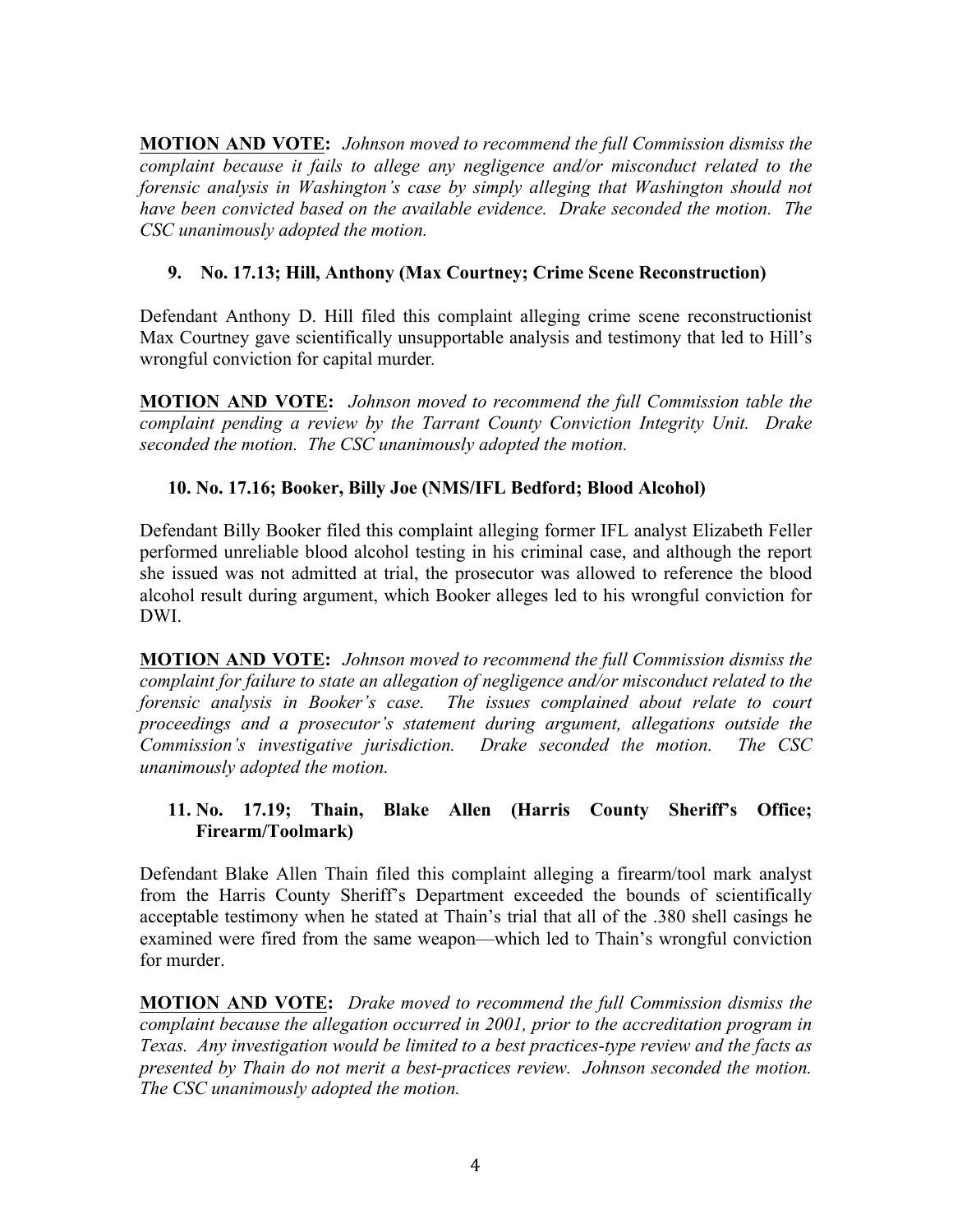#### **12. No. 17.21; Cervantes, Reynaldo (DPS McAllen; Serology)**

Defendant Reynaldo Cobio Cervantes filed this complaint requesting DNA testing and alleging DPS McAllen lab director Joe Marchan perjured testimony related to the blood type of blood found on a jacket that connected Cervantes to a murder and eventually led to his conviction.

**MOTION AND VOTE:** *Drake moved to recommend the full Commission dismiss the complaint because the facts as presented do not merit further review, and the Commission has no authority to order DNA testing in any particular case. Daniel seconded the motion. The CSC unanimously adopted the motion.*

\*Commissioner Pat Johnson recused himself from discussion and vote on this complaint.

# **13. No. 17.23; Ghant, Travis (Scott & White – Temple Sexual Assault Nurse Examiner Alice Lindner; S.A.N.E)**

Defendant Travis Ghant filed this complaint alleging S.A.N.E. nurse Alice Linder from Scott & White Temple gave scientifically insupportable testimony related to a "Vshaped" tear in the victim's hymen that led to his wrongful conviction for sexual assault of a child.

**MOTION AND VOTE:** *Drake moved to table the complaint for review by the full Commission and discussion with Commissioner Nancy Downing who is an expert in sexual assault nurse examinations. Johnson seconded the motion. The CSC unanimously adopted the motion.* 

#### **14. No. 17.24; Smithwick, Roy (Bexar County Criminal Investigation Lab; Serology and Ballistic)**

Defendant Roy Louis Smithwick, Jr. filed this complaint alleging Bexar County Criminal Investigation Lab former analysts Ron Dodson and Fred Zain gave false and misleading ballistic and serology testimony that led to his wrongful conviction for murder.

**MOTION AND VOTE:** *Drake moved to recommend the full Commission table the complaint pending receipt of follow-up information from the laboratory. Johnson seconded the motion. The CSC unanimously adopted the motion.*

#### **15. No. 17.29; Drummer, Cornell (Bexar County Criminal Investigation Lab; Firearm/Toolmark)**

Defendant Cornell Drummer filed this complaint alleging Bexar County Medical Examiner's Office firearm and tool mark examiner Richard Stengels gave scientifically invalid testimony at Drummer's trial that led to his wrongful conviction for murder.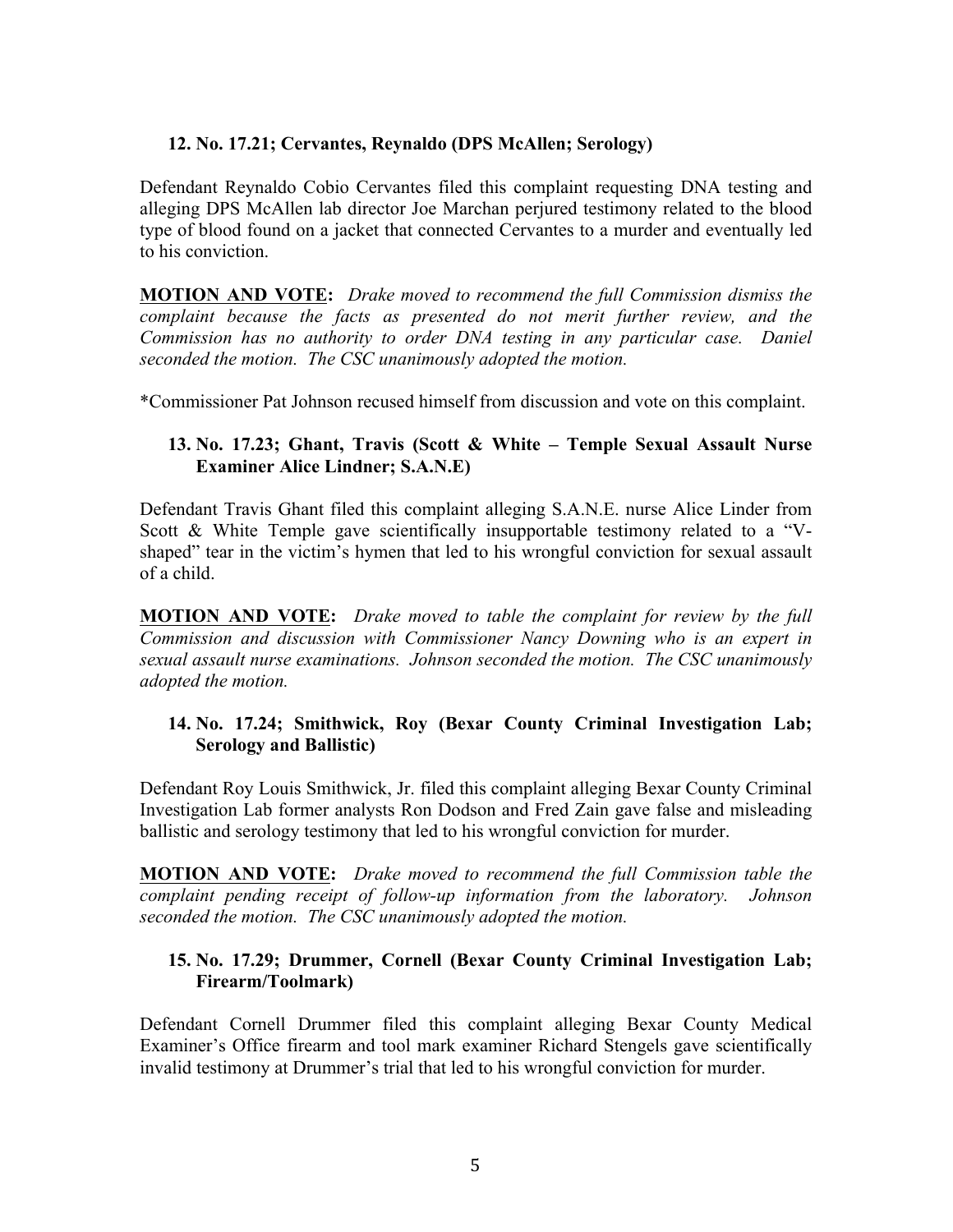**MOTION AND VOTE:** *Drake moved to recommend the full Commission dismiss the complaint because the analysis in question occurred in 1990, prior the creation of the State's crime lab accreditation program in 2003 and the facts as presented do not appear to merit any best practices review.* 

The Committee then addressed the following combined self-disclosure and complaint received since May 11, 2017.

# **#17.28; DPS Garland (Blood Alcohol)/#16.69; Richards, Dylan (DPS Garland; Blood Alcohol)**

#17.28 is a self-disclosure by DPS Garland (Blood Alcohol) where an examiner (Chris Youngkin) had a switched sample in 2014. A corrective action was implemented for the switched sample, but the analyst subsequently testified regarding the incident in a manner that was not forthcoming and resulted in various district attorney offices served by DPS Garland declining to sponsor Mr. Youngkin as an expert.

#16.69 is a complaint filed by Defendant Dylan Richards alleging DPS Garland crime lab analyst Chris Youngkin may have falsely represented the blood alcohol level reported in his case that led to Richards' conviction for intoxication manslaughter of a peace officer. Members agreed to discuss this complaint in consolidation with the #17.28 DPS Garland (Blood Alcohol) self-disclosure.

**MOTION AND VOTE:** *Drake moved to recommend the Commission form an investigative panel to investigate the self-disclosure in combination with the complaint and to conduct a thorough root cause analysis in collaboration with the Quattrone Center for the Fair Administration of Justice. Daniel seconded the motion. The CSC adopted the motion.*

\*Commissioner Pat Johnson recused himself from discussion and voting on this selfdisclosure and complaint.

Disclosures Pending from February 10, 2017

#### **1. No. 17.01; Houston Forensic Science Center (Biological Screening/DNA)**

Houston Forensic Science Center ("HFSC") self-disclosed an incident in its biology/DNA section where a screening analyst mistakenly identified the presence of semen in a small amount of fecal matter using an acid phosphatase press out method. The analyst noted a strong positive color change, and a portion of the underwear was sent for DNA testing. DNA was not obtained in the sperm fraction of the cutting and only two alleles were present in the epithelial fraction. Re-examination of other cuttings of the underwear produced negative results. The laboratory took corrective action including removing the screener from casework and providing retraining, reviewing all of the analyst's cases, and amending the initial report in the case for which the semen was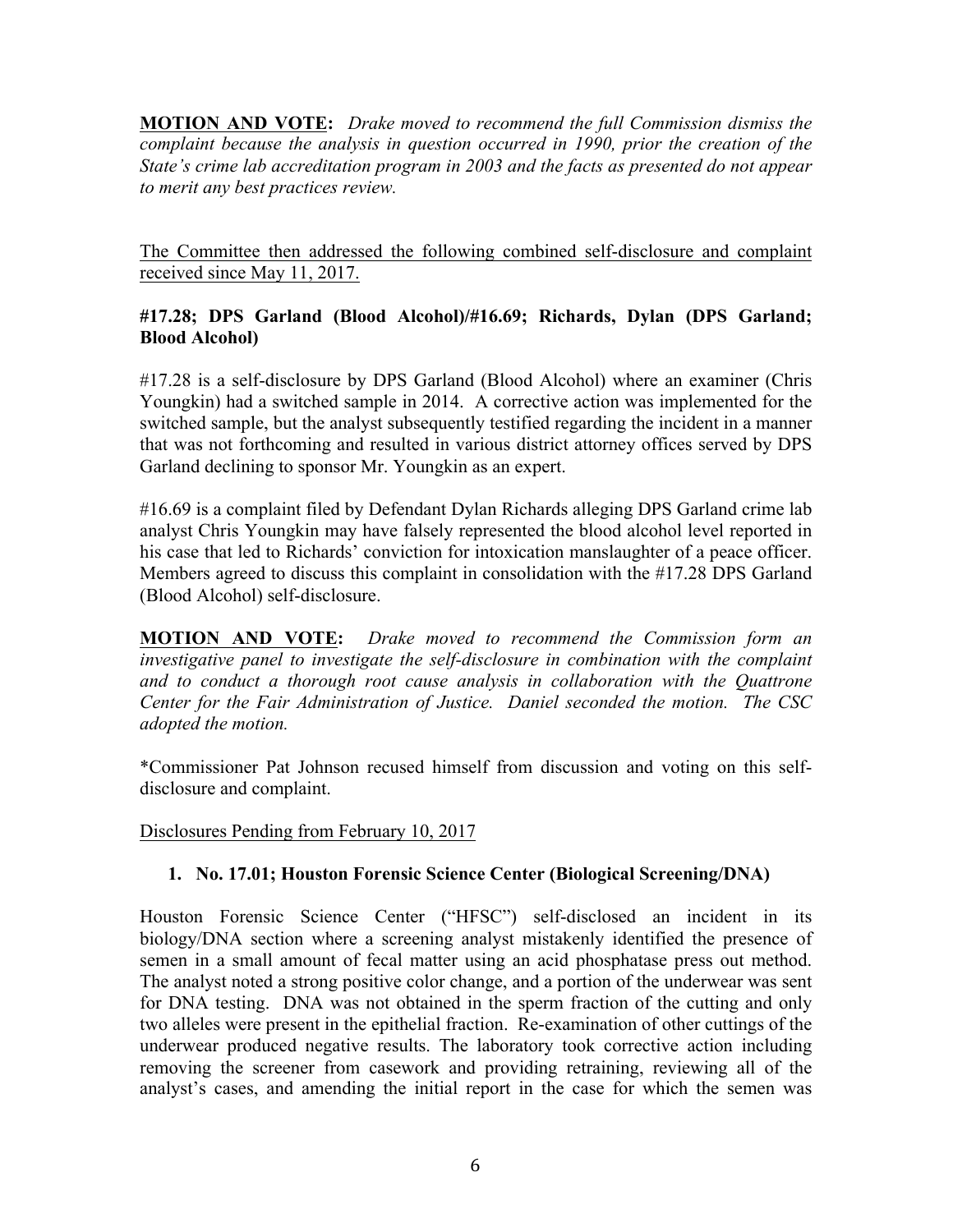mistakenly identified. Members discussed that this complaint was tabled from the Commission's February 10 meeting. The lab was asked to respond with supplemental information and provided that to the Commission. Robin Guidry spoke on behalf of the lab and answered questions related to the disclosure.

**MOTION AND VOTE:** *Drake moved to recommend the full Commission take no further action on the disclosure based on the lab's review of the examiner's casework, the root cause analysis, and the retraining and remedial period for the examiner. Johnson seconded the motion. The CSC unanimously adopted the motion.* 

# **2. No. 17.03; Houston Forensic Science Center (Toxicology)**

The HFSC self-disclosed an incident in its toxicology section where an examiner incorrectly reported preliminary results were positive for one or more drugs where the report should have stated results were negative for all. Members discussed this complaint was tabled at the Commission's February 10 meeting pending receipt of further information requested from the lab. The Commission received the supplemental information and response from the lab. The laboratory's toxicology section manager, Dr. Dayong Lee, spoke on behalf of the laboratory and answered questions from Committee members.

**MOTION AND VOTE:** *Drake moved to recommend the full Commission take no further action on the disclosure based on the information provided by the lab, including the lab's review of reports, the explanations in the corrective action report, updated administrative review process and implementation of colored sheets for scanned analytical data. Johnson seconded the motion. The CSC unanimously adopted the motion.*

Disclosures Received as of May 11, 2017

# **1. No. 17.12; NMS (Toxicology – Signature Issue)**

NMS Labs Willow Grove, PA self-disclosed an incident in its toxicology section where 152 analytical toxicology reports were released to the Houston Forensic Science Center without a toxicologist's signature during the time period August 30, 2016 to January 18, 2017. The issue occurred after an update was made in the laboratory's LIMS that prevented the reports from being sent for final toxicologist review and signature as they had been in the past.

**MOTION AND VOTE:** *Drake moved to recommend the full Commission take no further action on the disclosure based on the information provided by the lab, including the lab's case review of the affected reports and the lab's update to the LIMS system resolving the issue. Johnson seconded the motion. The CSC unanimously adopted the motion.*

# **2. No. 17.17; NMS (Toxicology – Cannabinoids)**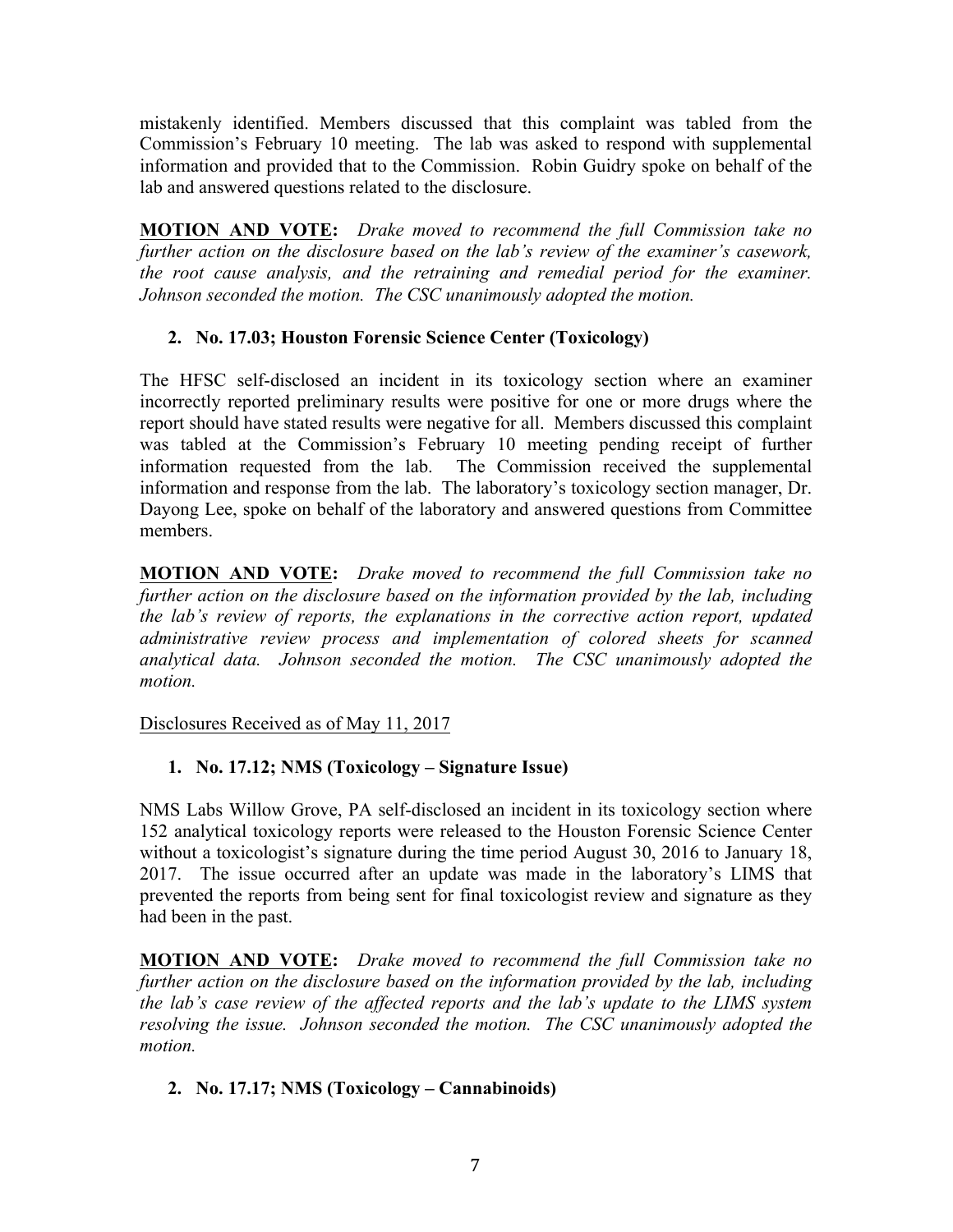NMS Labs Willow Grove, PA self-disclosed an incident in its toxicology section where 20 toxicology cases did not undergo proper screening for cannabinoids and reports were released to the HFSC without uncertainty of measurement applied to the positive confirmation results. The issue occurred when a test code for cannabinoids panel was incorrectly provided to the HFSC by NMS. The particular test code did not include an ELISA screen or the reporting of uncertainty of measurement with positive results.

**MOTION AND VOTE:** *Drake moved to recommend the full Commission take no further action on the disclosure because the issue is limited to the improper communication of a test code and not any component of the lab's analytical process. Johnson seconded the motion. The CSC unanimously adopted the motion.*

# **3. No. 17.18; Tarrant County Medical Examiner's Office (Toxicology)**

The Tarrant County Medical Examiner's Office disclosed an incident in its toxicology section where data used to report the blood alcohol result for one case was incorrectly reported for another case; therefore, the results of each case were typed and reported out incorrectly to each corresponding submitting agency.

**MOTION AND VOTE:** *Johnson moved to recommend the full Commission take no further action on the disclosure based on the information and corrective action provided by the lab, including the case review, revisions to the administrative and technical review processes, revisions to the location of the identification number on instrument data printouts, and the follow-up evaluation of cases after implementing changes. Drake seconded the motion. The CSC unanimously adopted the motion.*

#### **4. No 17.22; Houston Forensic Science Center (Crime Scene Unit)**

The HFSC self-disclosed issues in its Crime Scene Unit including deficiencies in documentation, collection, recovery and preservation of evidence at multiple crime scenes that led to the removal of a crime scene investigator and a technical supervisor. Jerry Peña, director of the Evidence Collection Division at HFSC, explained the circumstances of the disclosure and answered questions from Committee members.

**MOTION AND VOTE:** *Drake moved to recommend the full Commission establish an investigative panel to review the disclosure and issue best practices recommendations to the criminal justice community in the area of crime scene investigation. Johnson seconded the motion. The CSC unanimously adopted the motion.*

#### **5. No. 17.25; Jefferson County Regional Crime Lab (Drug Chemistry)**

Jefferson County Regional Crime Laboratory self-disclosed an issue in its drug chemistry section where the laboratory discovered that since March 2016 it had been incorrectly reporting the "Group A component" for the drug fluoro-ADB as methyl methoxy oxobutane instead of the correct methoxy dimethyl oxobutane where fluoro-ADB was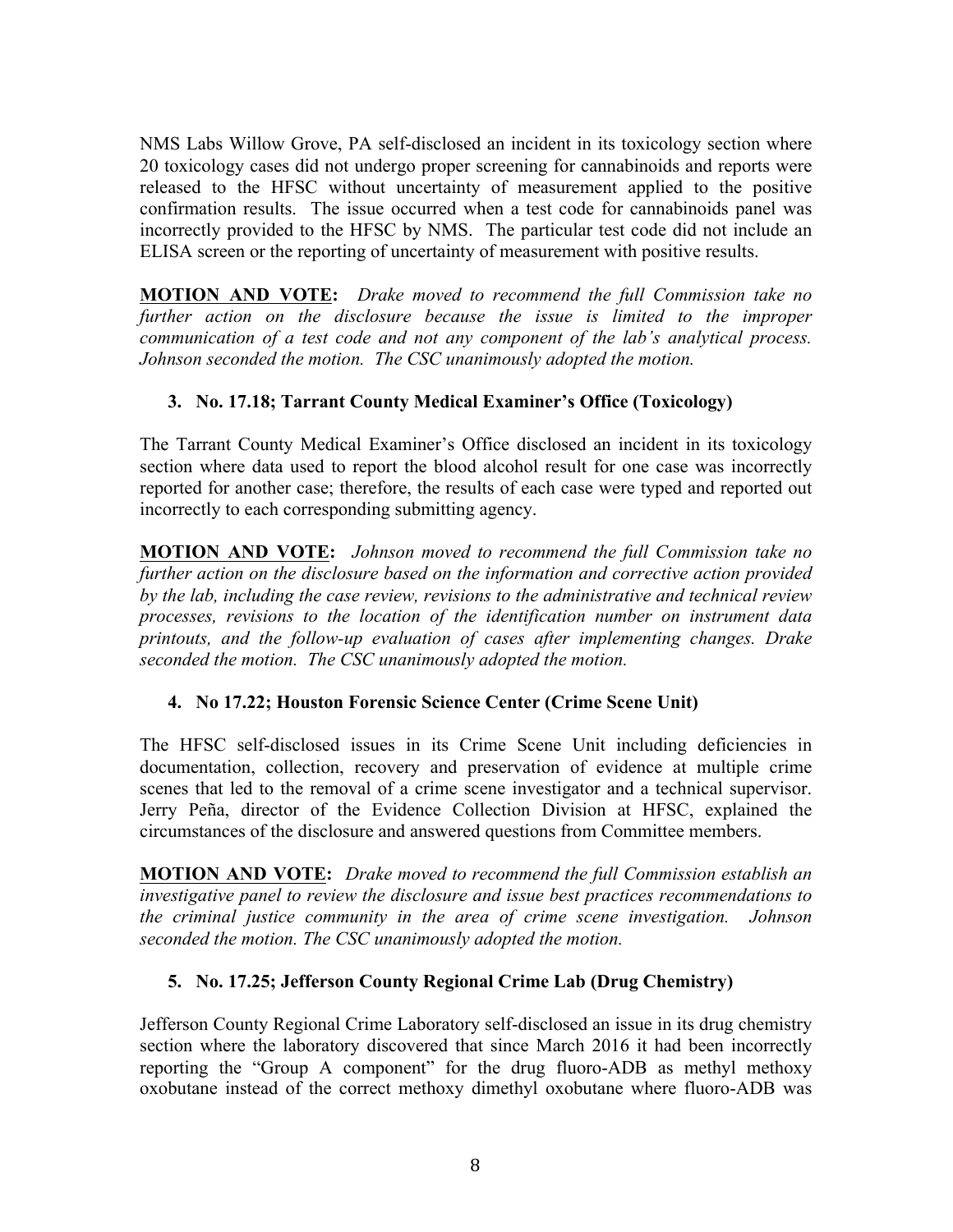reported in combination with FUB-AMB. Commissioner Drake explained the issue of identifying the underlying drug compounds that support the identification of synthetic cannabinoids and that the underlying drug compounds may change over time, but the identification of the drug remains accurate. Drake felt no additional information was needed from the lab other than that provided, including the corrective actions taken by the lab and updates to its LIMS system that now correctly identify the underlying compounds in an option drop-down menu.

**MOTION AND VOTE:** *Drake moved to recommend the full Commission take no further action on the disclosure given the information, actions and explanation provided by the lab. Johnson seconded the motion. The CSC unanimously adopted the motion.* 

# **6. No. 17.26; DPS El Paso (Lost DNA Evidence)**

DPS El Paso self-disclosed an incident in its DNA section where an analyst was unable to locate an envelope containing three cuttings for DNA testing which were believed to have been returned to the evidence section.

**MOTION AND VOTE:** *Drake moved to recommend tabling the complaint pending receipt of additional information and review by the full Commission tomorrow. Daniel seconded the motion. The CSC adopted the motion.*

\*Commissioner Pat Johnson recused himself from discussion and vote of this selfdisclosure.

#### **7. No. 17.27; DPS Midland (Barcode Issue/Lost Evidence)**

DPS Midland self-disclosed an incident where evidence for three cases in its controlled substance section believed to be labeled for destruction could not be located.

**MOTION AND VOTE:** *Drake moved to recommend tabling the complaint pending receipt of additional information and review by the full Commission tomorrow. Daniel seconded the motion. The CSC adopted the motion.*

\*Commissioner Pat Johnson recused himself from discussion and vote of this selfdisclosure.

#### **8. No. 17.28; DPS Garland (Blood Alcohol)**

This complaint was addressed earlier in the agenda as noted above.

**Discuss granting staff discretion to dismiss complaints that are requests for DNA testing and complaints related to non-physical evidence, such as forensic psychology and forensic hypnosis because these disciplines fall outside the Commission's jurisdiction as they are not "forensic analysis" in accordance with Tex. Code Crim. Proc. art. 38.35 (a)(4).**